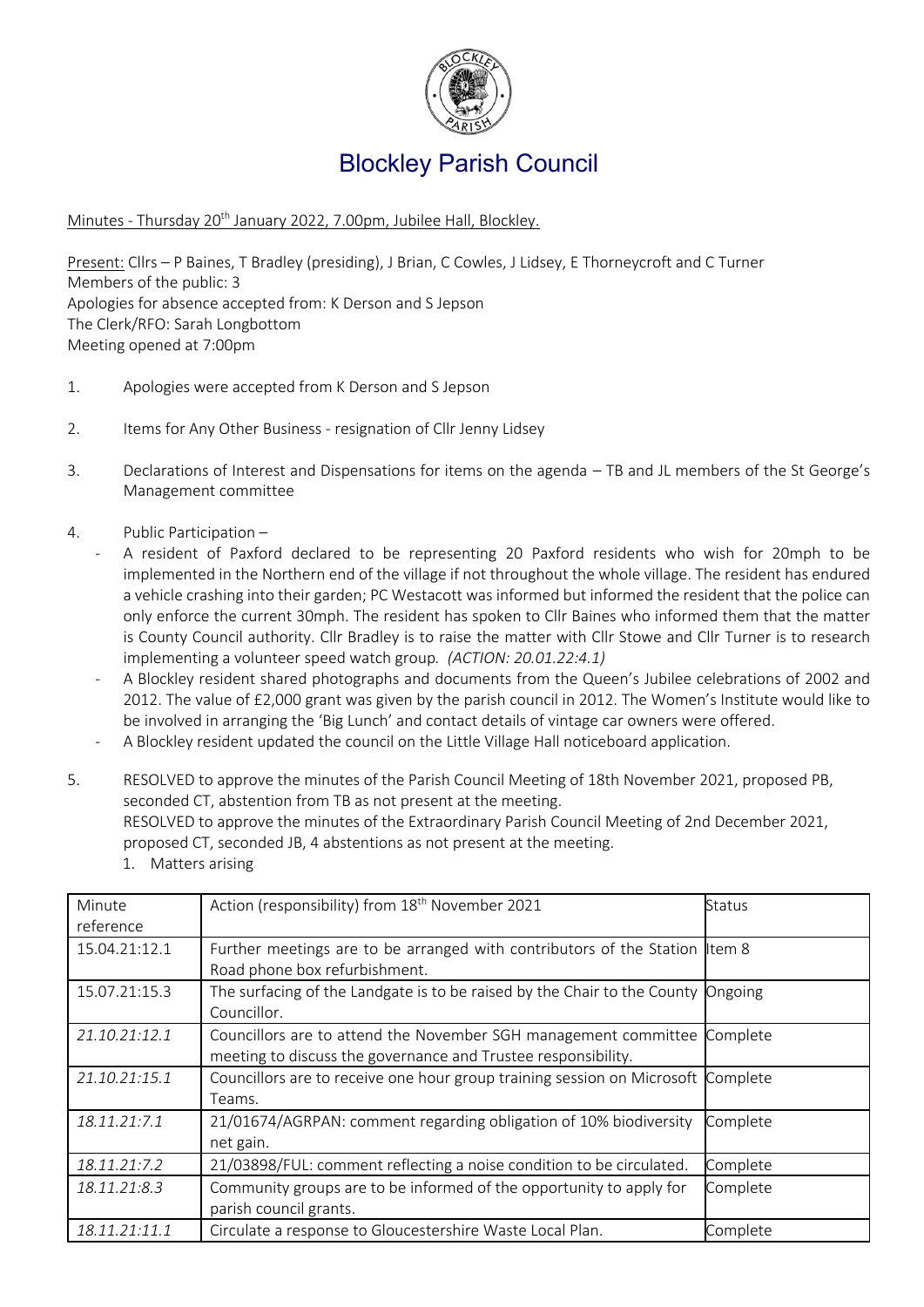| 18.11.21:14.1  | Clerk is to obtain quotes for new fencing and gates at Aston Magna play Complete     |  |
|----------------|--------------------------------------------------------------------------------------|--|
|                | area.                                                                                |  |
| :18.11.21:15.1 | Strength and Balance class is to be reviewed at the January 2022 Item 10<br>meeting. |  |

## 6. County and District Councillors' updates

The County and District Councillor were absent. TB is meeting with Cllr Stowe (County) on Saturday 29th January and will raise all outstanding matters. All councillors are to email TB the outstanding matters to be raised. (ACTION: 20.01.22:6.1)

### 7. Planning:

Current planning applications were circulated.

21/04695/FUL - documents are to be reviewed to look at waste management due to the location of the brook No comments are to be submitted on the current applications.

#### 8. Queen's Platinum Jubilee:

- 1. Arts Council Grants Cllr Turner
	- CT updated members about Gloucester Community Foundation with grants available for projects related to the arts. It was advised that grants of up to £5,000 would be recommended. Parish councils and schools can apply, the application deadline 28th February. Clerk is to review the closing date of the Build Back Better from Gloucestershire County Council.
- 2. RESOLVED to establish a working group for the Queen's Platinum Jubilee, proposed TB, seconded CT, unanimous. Members of the council to join the group are TB, CT and ET. The group are to consider a memorial event and the inclusion of the Station Road phone box as a memorial installation. The council will review the plans and are minded to make a monetary contribution. TB is to contact local societies to inform them of the working group and arrange a kick-off meeting. (ACTION: 20.01.22:9.1)
- 3. RESOLVED to commission memorial plaque for the two Oak trees, proposed TB, seconded JB, unanimous. Clerk is to obtain a selection of options and costs. A metal tree guard is to be purchased to protect the trees. The trees are to be planted at Paxford and Aston Magna play areas. (ACTION: 20.01.22:9.2)
- 9. Finance: Cllr Cowles
	- 1. The finance report for 12th November 2021 14th January 2022 detailing all accounts held by the council were circulated ahead of the meeting.
	- 2. RESOLVED to approve expenditure from 12th November 2021 14th January 2022, proposed BC, seconded JB, unanimous.
	- 3. RESOLVED to approve a 3% increase to the precept for 2022-2023, proposed BC, seconded PB, abstention ET, against TB, agreed by majority.
	- 4. Grant applications:
		- 1. Draycott Recreational Trust

RESOLVED to award £401.90 for community tables, proposed TB, seconded JB, unanimous. The society are to be invited to the Queen's Platinum Jubilee working group so that councillors can consider all funds being awarded to commemorate the occasion.

#### – Blockley Horticultural Society

RESOLVED to award £88.74for Spring show exhibition boards, proposed BC, seconded CT, unanimous.

BC left the meeting.

- 10. Recreation and Youth
	- 1. RESOLVED to continue the funding of the Strength and Balance classes for 10 weeks until the end of the financial year when the classes will be reviewed again, the cost is £460, proposed CT, seconded JB, unanimous.
- 11. Environmental Sustainability update by Cllr Turner

Volunteer tree planting involved, 28 adults and 25 children, 67 apple trees, 50 mixed native trees and willow hedges were planted. Further meetings regarding electric vehicle charging took place in December. The winter meetings are to be virtual. CT is speaking about climate action at Blockley Forum.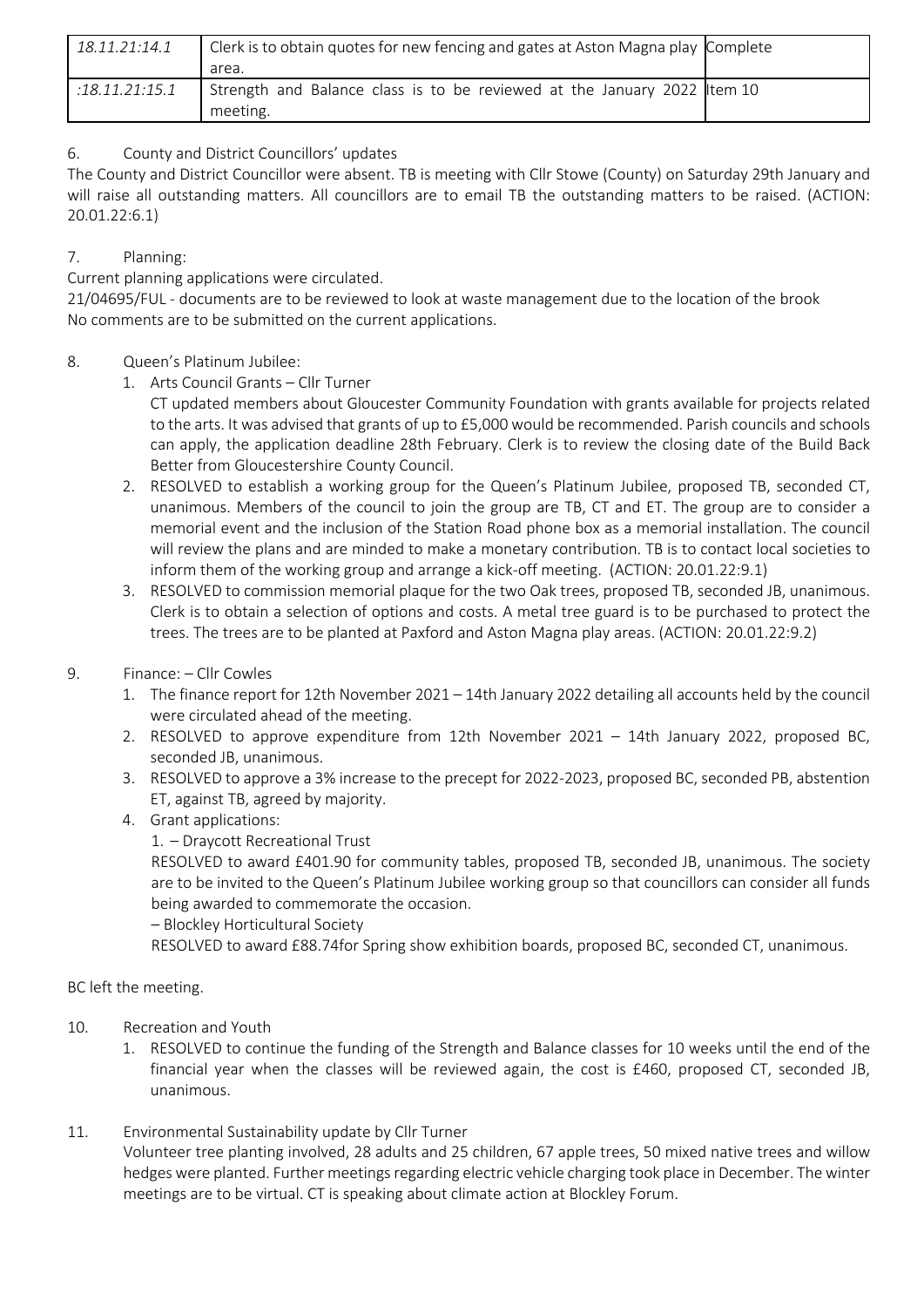#### 12. Noticeboards: - Cllr Bryan

1. RESOLVED to propose a new board for the cemetery, a maximum budget of £1,600, the board is only to display burial fees and waste management notices, proposed JB, seconded TB, unanimous.

A full review of the cemetery including bins is to be proposed in February.

A full review of the parish boards is to be proposed in February including a new board to be situated at Back Ends Common. (ACTION: 20.01.22:12.1)

13. Communication: - Cllr Turner

The Clerk is to obtain costs for annual non digital communication report to be distributed to residents. A cost for extra pages in The Voice magazine and some digital only productions are to be researched.

14. St George's Hall (SGH) update by Cllr Bradley

TB informed members that the 2021 accounts have been submitted to Charity Commission; a request to change the financial reporting dates is being submitted. The new caretaker is working well, quotes are being obtained for drainage in the pathways, the hedge is protected so limited cutting is permitted, steps have been repaired, the handrail has been painted, bookings are on the rise.

CT requested that governance is an agenda item for the March SGH meeting.

- 15. Clerk's update and correspondence log
	- CPR and defibrillator sessions have been rescheduled for the 14th and 18th February
	- A full parish wide tree inspection survey has been completed, Clerk is obtaining quotes for work regarded as required within 3 months. Clerk is sending the report to the Church wardens
	- RF Trustee Co have contacted the Clerk about restoration of the Elizabeth Pengree Memorial, reports and quotes are being sent back
	- Meeting venues for the next year, subject to availability will be:
		- o Feb SGH
		- o Mar LVH
		- o Apr Paxford
		- o May Jubilee
		- o June Draycott
		- o July SGH
		- o Sept LVH
		- o Oct Jubilee Hall
		- o Nov Paxford
	- Correspondence: Chipping Campden Town Council have enquired about the planning regulations at Stanley's Quarry, councillors support case officer's assessment.

16. Any other business – resignation of Cllr Jenny Lidsey

After 11 years of public office, Jenny Lidsey resigned from the parish council. TB thanked her for her time dedicated to the parish especially her lead role with the Youth Club.

Date of Next Meeting: Thursday 17th February 2022.

Meeting closed at 20:44.

Approved by Blockley Parish Council:

Signed………………………………………….

|--|

Date…………………………………………….